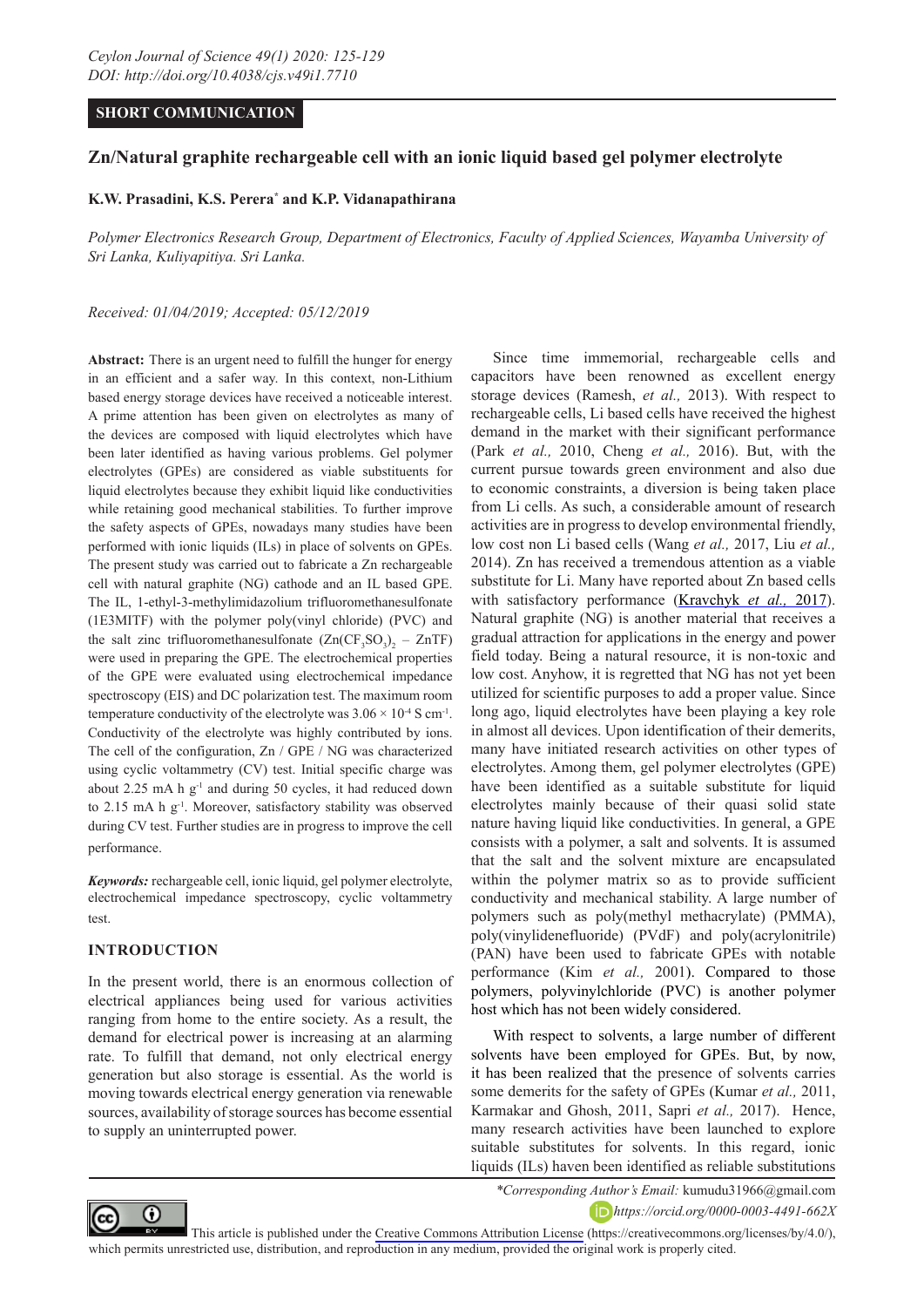for those volatile solvents (Wang *et al.,* 2017). In addition, they are known as green solvents due to the key features of nonvolatility and exceptional solvation properties and disability to evaporate into air (Sapri *et al.,* 2017). As a result, ionic liquids (IL) based GPEs have been obtaining a substantial attention nowadays (Xu *et al.,* 2005, Kumar *et al.,* 2011).

ILs are room temperature molten salts with bulky asymmetric organic cations and inorganic anions. GPEs prepared with ILs possess several alluring features such as wide electrochemical window, non-flammability, nontoxicity and large liquid phase range (Pandey, 2010).

Present study is based on conducting properties of an IL based GPE and its performance in a Zn/NG cell. Performance of the cell was characterized using cyclic voltammetry technique. Before employing in the cell, conducting properties of the GPE were analyzed.

## **MATERIALS AND METHODS**

To prepare the GPE, polyvinyl chloride (PVC), zinc trifluoromethanesulfonate  $(Zn(CF_3SO_3)_2 - ZnTF)$  and 1-ethyl-3-methylimidazoliumtrifluoromethanesulfona te (1E3MITF) were used as received from Aldrich as the polymer, the salt and the IL respectively. Required amounts were weighed and mixed using tetrahydrofuran (THF, Aldrich) for about 8 hours. The homogeneous mixture was poured in a petri dish and kept under ambient atmosphere for 24 hours allowing solvent evaporation. Thereby, it was possible to obtain a thin, bubble free electrolyte film.

The electrolyte film having a diameter of 1 cm was loaded in between two stainless steel (SS) electrodes in-side a brass sample holder. Impedance data were gathered from room temperature to 55 °C using a Metrohm impedance analyser. DC polarization test was carried out for a cell of the configuration, SS / electrolyte / SS under a DC bias voltage of 1 V. Current variation through the sample was monitored with time.

Graphite electrodes were prepared by mixing graphite and polyvinylidenefluoride co hexafluoropropylene (PVdF-co-HFP, Aldrich) using acetone. The resulting slurry was spread on a SS dice and allowed to dry well. A disc shaped Zn electrode was cut from a Zn sheet purchased from Aldrich. The cell was assembled in the configuration, Zn / IL based GPE / graphite inside a sample holder. Then, the cell was cycled at the scan rate of  $10 \text{ mV s}^{-1}$  using a three electrode electrochemical cell. Zn was used as the reference and the counter electrodes whereas the graphite electrode was served as the working electrode. Voltagecurrent measurements were taken using a computer controlled Metrohm potentiostat at room temperature.

# **RESULTS AND DISCUSSION**

Conductivity  $(\sigma)$  values of the GPE were calculated using the Eq.  $(1)$ 

$$
\sigma = (1/R_h) t/A \tag{1}
$$

where  $R_b$  is the bulk electrolyte resistance, *t* is the sample thickness and *A* is the sample cross section area [Lieu *et al.,* 2013]. Fig. 1 illustrates the variation of conductivity with temperature.

Room temperature conductivity was  $3.06 \times 10^{-4}$  S cm-1. This is a satisfactory value for ambient temperature applications. For a system based on PVC and lithium perchlorate, a conductivity value lower than this (3.7 x 10-7 S cm-1) has been reported [Ahmad *et al.,* 2008]. This highlights the better performance of the Zn salt. One feature which is very clear from the results is that upon increasing the temperature, the conductivity increases. This is due to the increase of the motion of ions which become energetically rich with rise of the temperature (Yu *et al.,* 2007). Accordingly, the charge transport can be assumed to be a thermally agitated process. Also, the salt and IL dissociation at high temperatures might be beneficial



**Figure 1:**Variation of conductivity of the gel polymer electrolyte (GPE) with inverse temperature.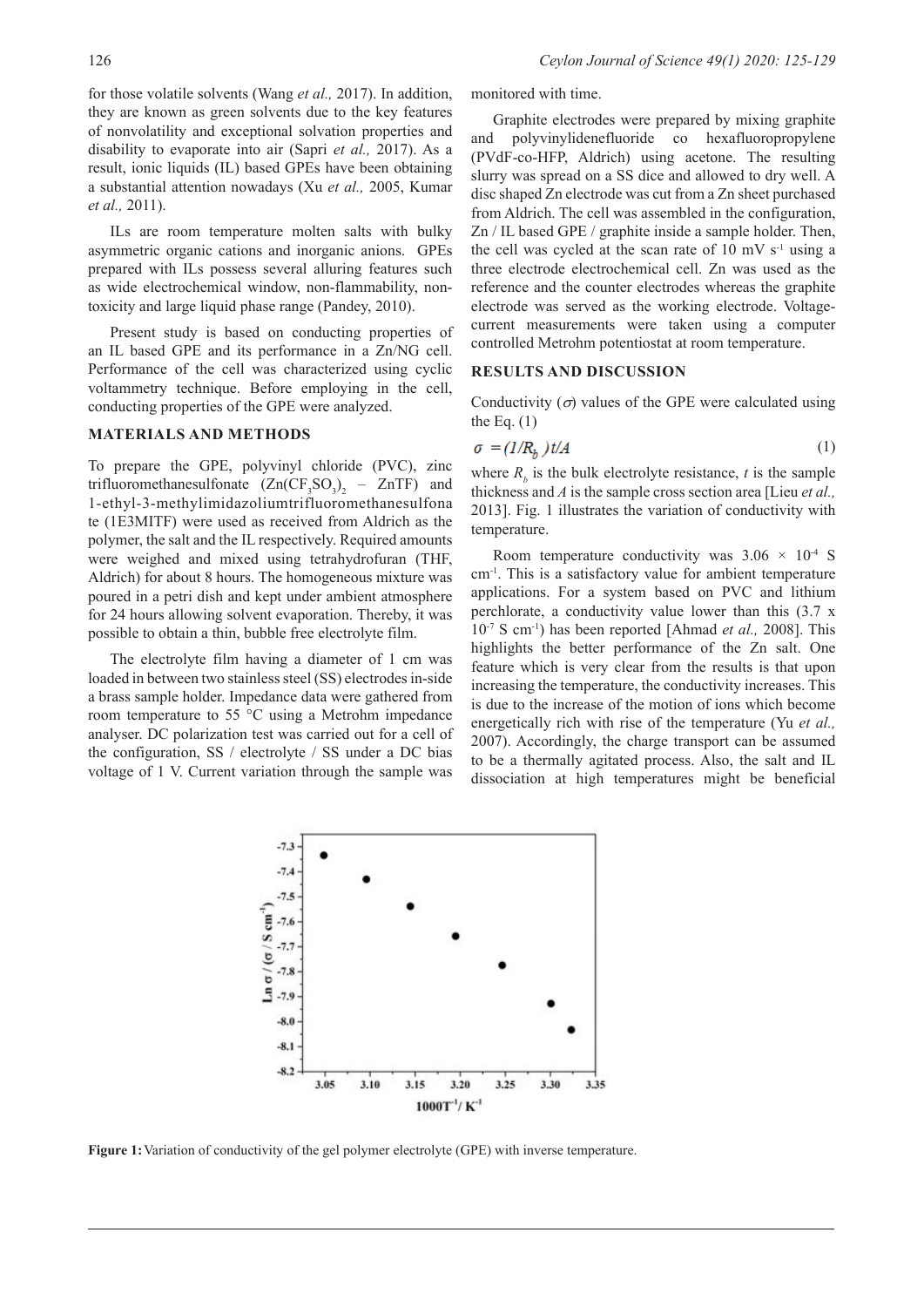to the migration of charge carriers leading to a higher conductivity. Conductivity behavior with temperature follows a nonlinear variation suggesting that conductivity mechanism can be explained by Vogel Tamman Fulcher behaviour as given in Eq. (2).

$$
\sigma = AT^{-1/2} \exp(-E_{\alpha}/k_B(T - T_0))
$$
\n(2)

where  $A$  is the pre exponential factor,  $E_a$  is the activation energy,  $k_B$  is the Boltzmann constant, *T* is the absolute temperature and  $T_0$  is the equilibrium glass transition temperature (Tafur *et al.,* 2015). This observation evidences the assistance of conductivity by the polymer segmental motion via forming free volume changes with temperature (Karmakar and Ghosh, 2011).

Fig. 2 depicts the DC polarization curve showing variation of current with time when the GPE was assembled in between two SS electrodes at room temperature.

Initially, there is a quick and fast drop of current. It is followed by a continuous current plateau very closer to zero. At the beginning, ions tend to polarize and a large current can be seen. With time, motion of ions is blocked by SS electrodes as they are acting as blocking electrodes for ions and as a result, current decreases rapidly. Finally, only the electron movement exists. The constant current is mainly due to these electrons (Lieu *et al.,* 2013). The ionic transference number,  $t_i$  was calculated using the Eq. (3).

$$
t_i = (I_t - I_s) / I_t \tag{3}
$$

Here,  $I_t$  is the initial current and  $I_s$  is the steady state current.  $t_i$  was found to be 0.98. This indicates that the conductivity of the sample is mostly due to ions (Kravchyk *et al.,* 2017). The ionic contribution of this system is higher than the system reported by Sapri *et al.* (2017). They have found a  $t_i$  value of 0.95 for the system having PEO and  $NaCF<sub>3</sub>SO<sub>3</sub>$ . A possible reason for this difference might be an influence of the different polymers in the two systems as well as the difference of valance of Na and Zn. The cyclic voltammograms (CVs) obtained for the cell upon continuous cycling are shown in Fig. 3.

All CVs exhibit nearly equal shape at each cycle. This discloses the absence of any parasitic reaction that may take place upon continuous cycling. If such reactions



**Figure 2:** Current variation with time for the configuration SS/GPE/SS under 1V DC potential.



**Figure 3:** Continuous cyclic voltammograms obtained for the cell, Zn / IL based GPE / graphite.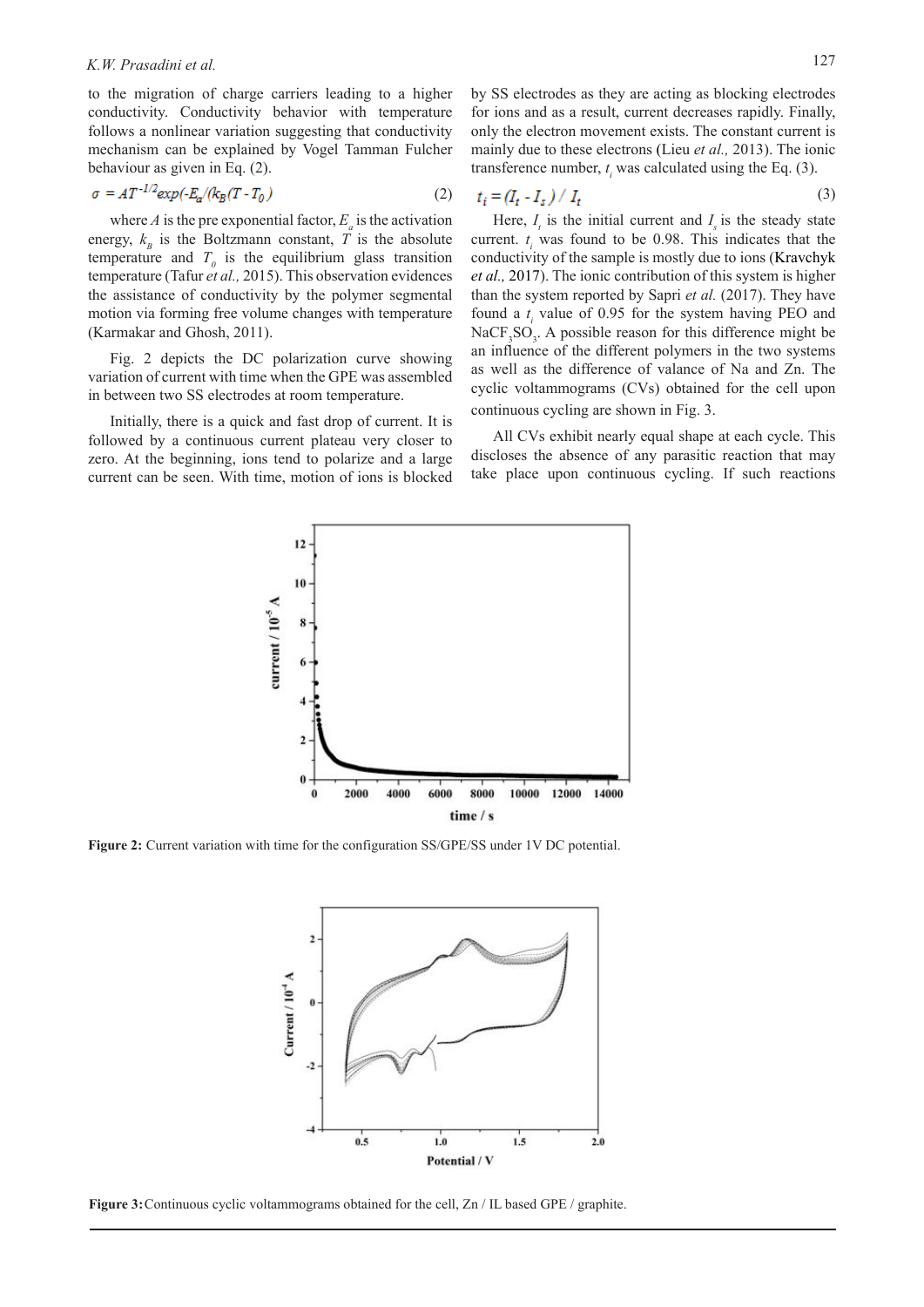

**Figure 4:**Capacity variation of the cell with cycle-number.

had taken place, shapes of CVs could have been changed among different cycles. In addition, the shapes of CVs take the form of deviated rectangles. In general, it is a wellknown fact that for electrochemical double layer capacitors (EDLCs) having two carbon based electrodes, CVs have the rectangular shape (Das *et al.,* 2017). Deviated rectangular shape evidences that the cell under study may exhibit capacitive properties, if the required conditions are made available. Liu *et al.* have observed the cell-capacitor or the so called hybrid nature of a device having the similar configuration considered in the present study (Liu *et al.,* 2017). The peaks in the CVs represent the potentials at which ion exchange takes place. During the charge and discharge processes, two peaks are seen for each process. This hints the possibility of the movement of two types of ions. In the present system, it can be assumed that  $Zn^+$  and  $CF<sub>3</sub>SO<sub>3</sub>$  ions may take part for charge discharge processes. Fig. 4 shows the variation of capacity  $(C_s)$  with the cycle number.

The capacity fade is seemed to be rather slow.

The initial capacity was about 2.25 mA h  $g^{-1}$ . During 50 cycles, it had reduced down to 2.15 mA h  $g^{-1}$ . The percentage of reduction is about 4.44% which is quite low. This is a good evidence for the stability of the cell towards continuous operation. Moreover, this is an indication for the stability among electrode/electrolyte components (Liu *et al.,* 2017]) The reduction, even though in a small amount, may be due to the deterioration of the electrolyte.

# **CONCLUSIONS**

IL based GPE prepared in the present study shows a room temperature conductivity in the order of  $10^{-4}$  S cm<sup>-1</sup>. It is having a dominant ionic conductivity. The cell fabricated in the configuration, Zn / GPE / graphite shows a satisfactory cycling ability. Results showcase the compatibility of materials in the cell. Further studies are in progress to improve the cell performance.

## **ACKNOWLEDGEMENT**

National Science Foundation Sri Lanka (RG/2017/ BS/02) and Wayamba University of Sri Lanka (SRHDC/ RP/04/17/01).

#### **DECLARATION OF CONFLICT OF INTEREST**

The Authors declare that there is no conflict of Interest.

#### **REFERENCES**

- Ahmad, A., Rahman, M.Y.A. and Su'ait, M.S. (2008). Preparation and characterization of PVC /  $LiClO<sub>4</sub>$  based composite polymer electrolyte. *Physics B* **403**: 4128- 4131. DOI: org/10.1016/j.physb.2008.08.021.
- Chen G., Yan, L., Luo, H. and Guo, S. (2016). Nano scale engineering of hetero-structured anode materials for boosting lithium ion storage, *Advanced Materials* **28**(35)**:** 7580-7602. DOI: 10.1002/adma.201600164.
- Das S. and Ghosh, A. (2017). Solid polymer electrolyte based on PVdF-HFP and ionic liquid embedded  $TiO<sub>2</sub>$ nanoparticle for electric double layer capacitor (EDLC) application. *Journal of Electrochemical Society* **164**(13)**:** F1348-F1353. DOI: 10.1149/2.0561713jes
- Karmakar, A. and Ghosh, A. (2011). Charge carrier dynamics and relaxation in (polyethylene oxide – lithium–salt) based polymer electrolyte containing 1-butyl-1 methylpyrrolidium bis(trifluoromethylsulfonyl)imode as ionic liquid. *Physics Reviews* **84**: 0518021-0518029. DOI: org/10.1103/PhysRevE.84.051802.
- Kim, D.W. and Sun, Y.K. (2001). Electrochemical characterization of gel polymer electrolytes prepared with porous membranes. *Journal of Power Sources* **102:** 41-45. DOI: 10.1016/S0378-7753(01)00771-6.
- Kravchyk, K.V., Wang, S., Piveteau, L. and Kovalenko, M.V. (2017). Efficient  $AICI_3$ -natural graphite battery. *Chemistry of Materials* **29**(10)**:** 4484-4492. DOI: org/10.1021/acs.chemmater.7b01060.
- Kumar, Y., Hashmi, S.A. and Pandey, C.P. (2011). Ionic liquid mediated magnesium ion conduction in poly(ethylene oxide) based polymer electrolyte. *Electrochemica Acta* **56:** 3864-3873. DOI: 10.1016/j. electacta.2011.02.035.

Authors wish to acknowledge the assistance given by Lieu, C.W., Ong, Y.S., Lim, J.Y., Lim, C.S., Teoh,